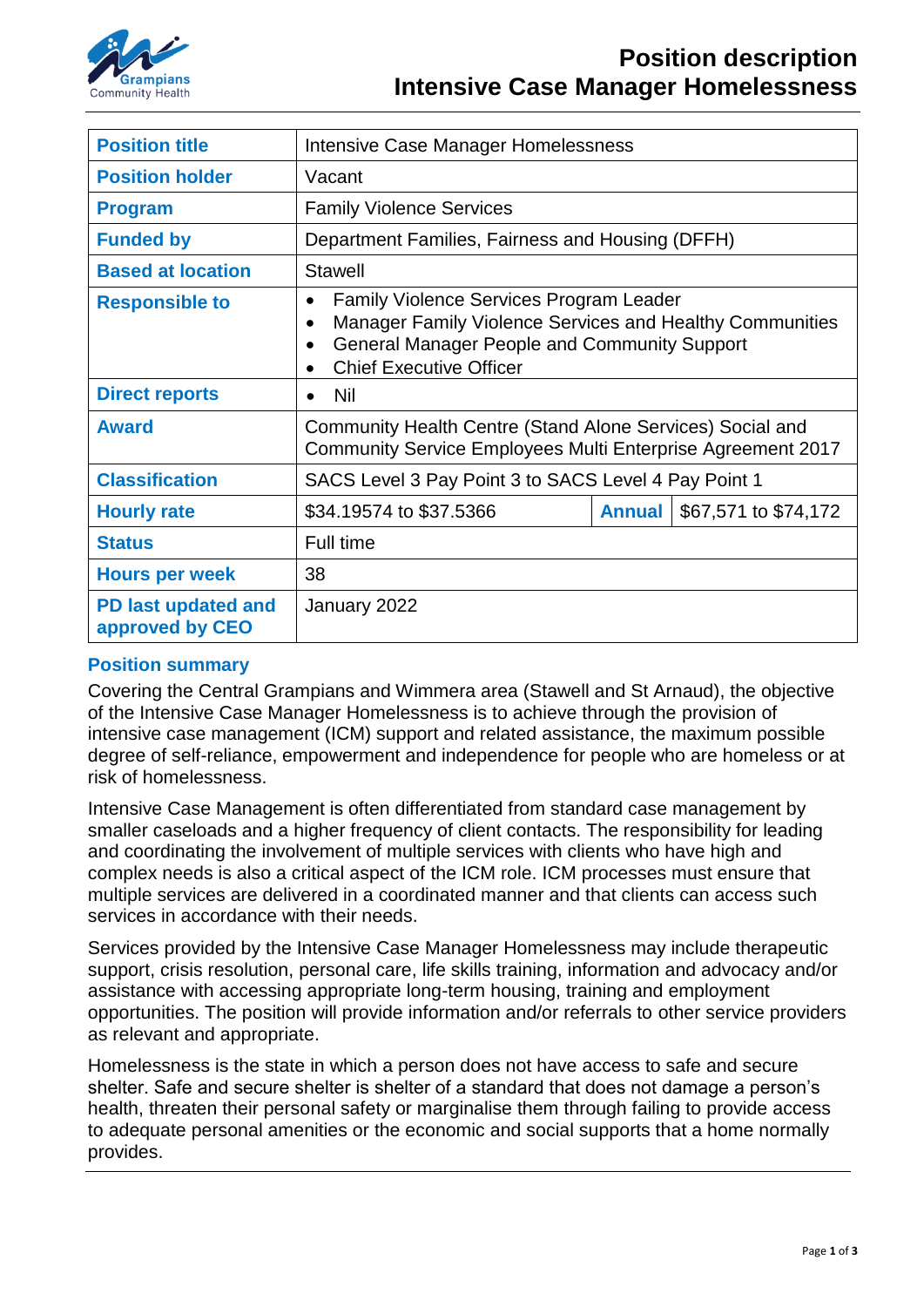

# **Key responsibilities**

- 1. Effectively assist people who are homeless to achieve self-reliance and independence.
- 2. Provide information and/or referrals to other service providers as relevant and appropriate.
- 3. Assist people to overcome current or impending homelessness through the provision of service, based on intensive case management principles.
- 4. Assist people to develop knowledge of tenancy issues, their rights and obligations and to promote the development of necessary skills to successfully obtain secure housing and independent living skills.
- 5. Ensure access and advocacy for service users to relevant services such as cultural support, family violence related services, housing, income security, legal assistance, financial management, parenting support, children's support services and health issues and providing some of these services where necessary.
- 6. Ensure clients participate in their own case planning.
- 7. Travel throughout the sub region attending appropriate meetings and developing strong links and protocols with relevant agencies to ensure accessibility to service users
- 8. Develop case plans relevant to the specific needs of the individual, maintain accurate case files and collect data according to the GCH and DFFH standards.
- 9. Under the direction of GCH take responsibility as part of a team of the Family Violence Services Program and ensure adherence to DFFH Standards and key performance indicators.
- 10. Work with the Family Violence Services program to improve the quality and effectiveness of the program.
- 11. Provide supervision and support to students as required.
- 12. Other duties commensurate with current skills and experience as agreed with the Program Leader, Manager, General Manager or the Chief Executive Officer.

# **Key selection criteria**

### **Qualifications**

• Degree qualifications in a relevant or related community services discipline.

### *Mandatory:*

Extensive case management skills and experience

### *Desirable*

• Experience working with people who are homeless, or at risk of homelessness

### **Demonstrated skills, experience and/or understanding of:**

- Understanding of the needs of and a demonstrated capacity to work with people who are homeless at risk of homelessness and/or in crisis.
- Relevant experience in housing and tenancy issues.
- Demonstrated attention to detail with well-developed administrative and organisational skills to effectively manage high volumes of work and determine priorities, meet targets and deadlines.
- Ability to maintain confidentiality at all times.
- Demonstrated knowledge and application of computer software, including Microsoft Office and the Internet.
- High level verbal and written communication skills that enable effective and appropriate communication with a broad range of people at all levels.